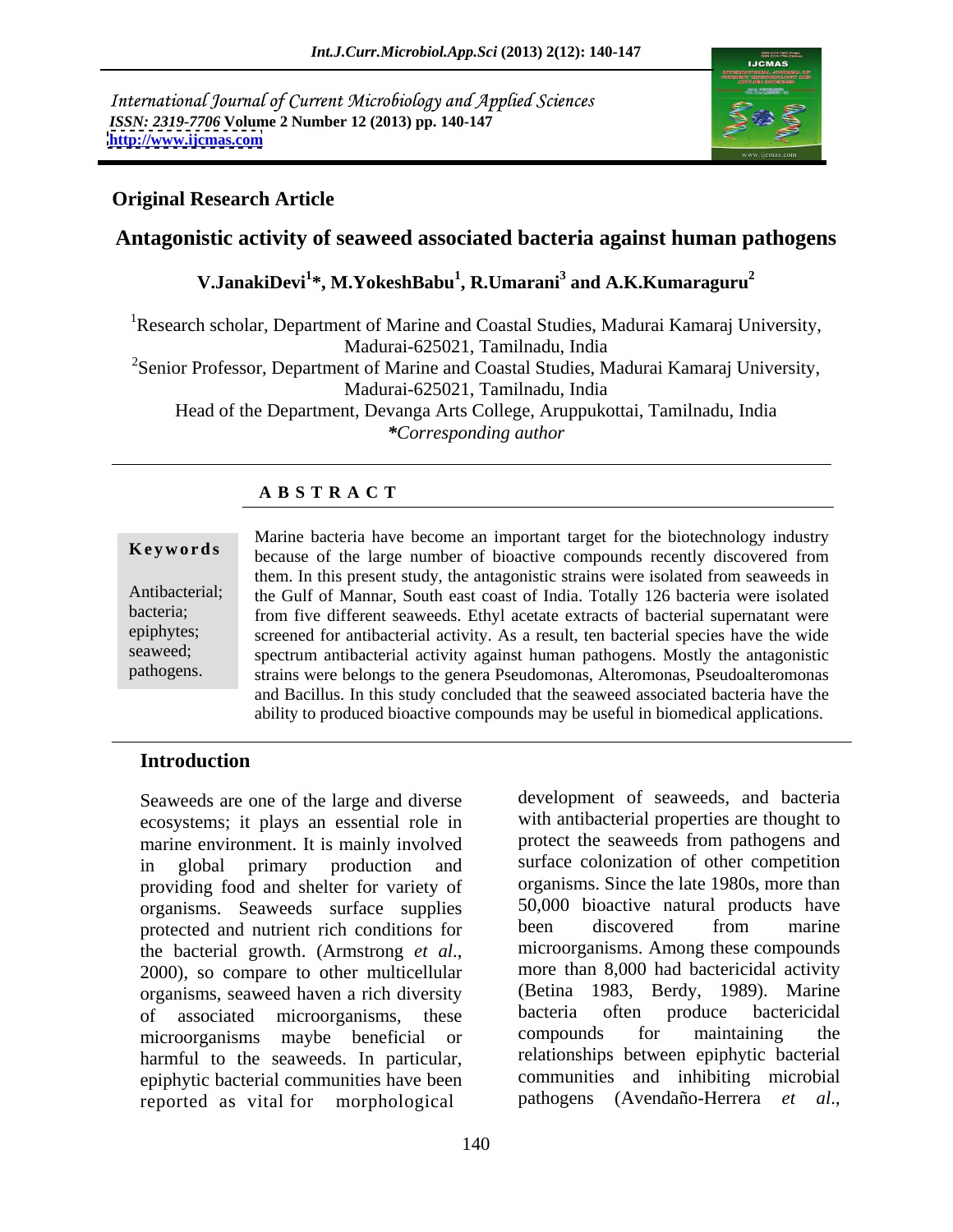2005). Some bacterial species show host specificity and bactericidal activity against specific pathogens; this specificity engage complex biochemical interactions between the O.D of 0.6-0.9 was centrifuged at 4<sup>°</sup>C seaweed and bacteria (Strobel, 2003). In at 7000rpm for 20min. The supernatant this present study focused on the was collected and extracted with ethyl preliminary screening of the antibiotic acetate. Organic layer was concentrated producing bacteria associated with with vacuum and the concentrated powder different seaweeds in coral reef areas of was dissolved in deionized water and used

*corticata, Hypnea musiformis, Geledium pussilum*, *Padina gymnosphora* and *Valoniopsis pachynema* were collected in situ at  $0.5-2$  m depth during Nov 2010 from the distinct sites of Mandapam coastal regions, Southeast coast of India (latitude  $9^{\circ}17$  'N, longitude 79 $^{\circ}22$  'E). The Seaweed samples was picked with hand and immediately washed with seawater to remove the foreign particles, sand particles and macro epiphytes. The samples were transport to the laboratory on ice. The seaweed samples appeared to be healthy at the time of collection.

A sterile swab was used to rub the without inverting at optimum temperature seaweed surface; the swab is dipped in sterile seawater, and serially diluted with saline water. The serial diluted samples were spread on Zobell marine agar 2216<br>Results and Discussion plates. The plates were incubated for 24- 48 h at 28°C. After incubation the bacterial colonies were counted using

The bacteria were separated based on and genera have been described from colony morphology, cell morphology and<br>seaweeds suggesting that seaweeds staining. The pure bacterial colonies were identified using morphology, biochemical

### **Crude extract preparation**

Gulf of Mannar, South east coast of India. for bioassay against several human **Materials and Methods** *pneumonia, Pseudomonas aeroginosa,* Five seaweed samples such as *Gracillaria*  Overnight bacterial culture (100 ml) with pathogens such as *E.coli, Staphylococcus sp. Staphylococcus sp. Klebshilla Micrococcus sp. Salmonells sp. cholera, Shigella dysenteriae* and *Serratia sp.*

## **Disc diffusion method**

the time of collection.<br>the Mueller-Hinton agar using forceps and Mueller-Hinton agar was prepared and poured in petriplates under aseptic conditions. The concentrated powder was diluted with deionized water and prepared 50µg/ml concentrations. Using sterile discs (Himedia) are prepared and are immersed in vials and stand for 30 min. the pathogenic cultures are swabbed on petriplates. Then the discs were placed on the petriplates were incubated overnight without inverting at optimum temperature of  $37$  °C for 24 hours. The experiments were repeated thrice with duplicate.

# **Results and Discussion**

colony counter. highly dynamic ecosystems (Holmstrom *et*  and physiological tests.<br>the origin does not necessarily indicate a Seaweed and their surface associated microbial communities form complex and *al*., 2002). Several new bacterial species and genera have been described from seaweeds suggesting that seaweeds represent an interesting biotic environment for discovery of new bacterial taxa, even if specific association (Goecke *et al*., 2010;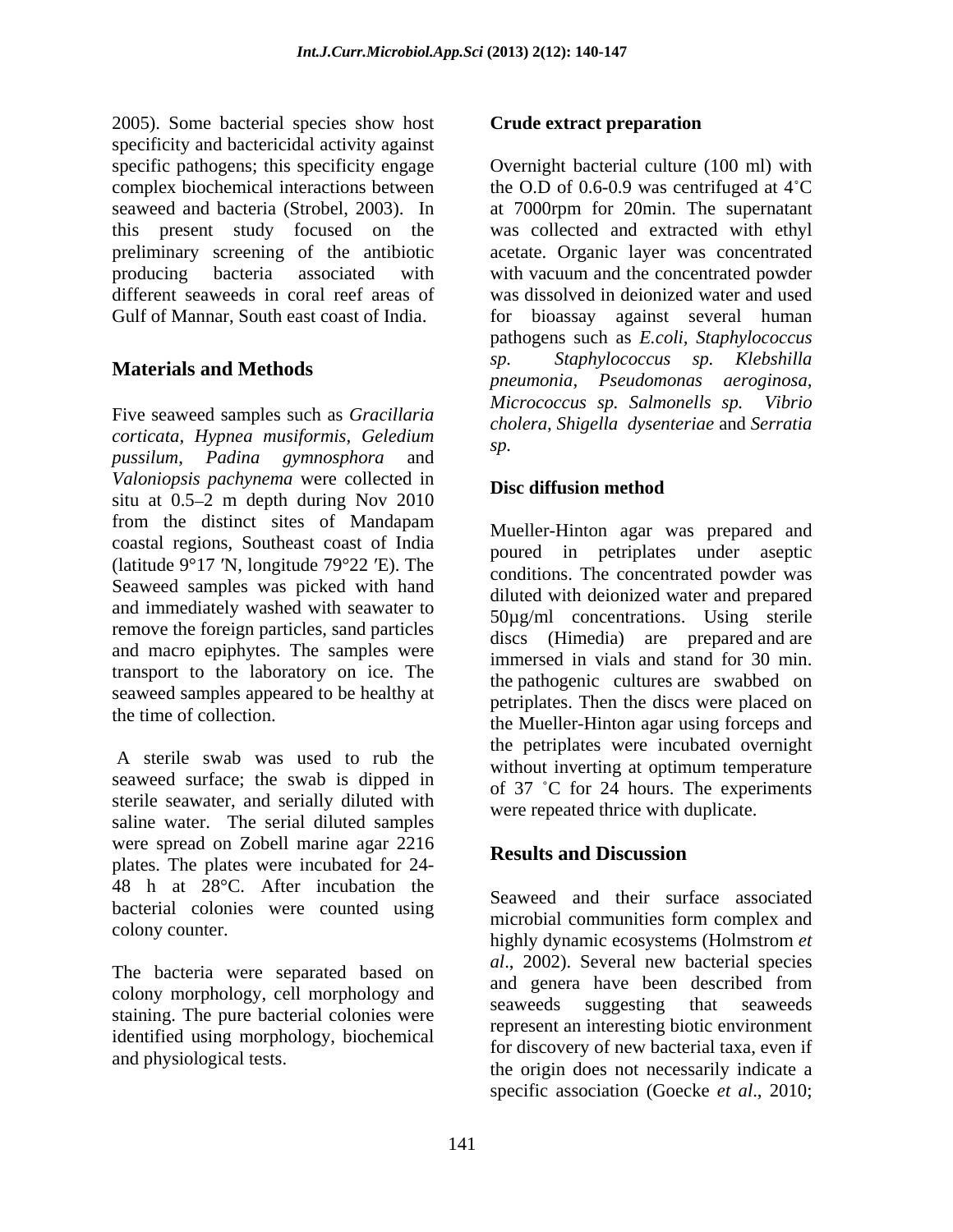Seyedsayamdost *et al*., 2011; Hollants *et*  have provided insights into the complex of Gram's classification >60% of the surfaces are still relatively scarce (Burke Flavobacterium, Vibrio, Cytophaga, *et al*., 2011), the available data suggest that bacterial communities associated with seaweed are in some degree specific to the

present study, the number of viable  $\text{cm}^2$  (Gracillaria corticata), 3.7 X 10<sup>3</sup> per  $\text{cm}^2$  (*Padina gymnosphora*), 6.2 X 10<sup>3</sup> per cm<sup>2</sup> (Valoniopsis pachynema), 5.6 X  $10^3$ phylum level. The common epiphytic Alphaproteobacteria, Gammaproteo *Pseudoalteromonas* and Alteromonas sp. bacteria, Bacteroidetes, and Cyanobacteria have the strong antibacterial activity proteobacteria. The alpha proteobacteria and firmicutes are also rich in these *Pseudoalteromonas*, *Paracoccus* and cases dominant in aquatic environments

*al*., 2012). Several phylogenetic studies *al*. 2002; Simonato *et al*. 2010). As a result epiphytic bacterial communities associated epiphytes are gram negative bacteria. with seaweeds (Penesyan *et al*., 2009). Nakanishi *et al*. (1996) have reported that Although comprehensive assessments of several bacterial genera are concerned in whole bacterial communities on seaweed morphogenesis of *U. pertusa* including, (Cottrell & Kirchman 2000a, b; Biegala *et*  of Gram's classification  $>60\%$  of the *Flavobacterium, Vibrio, Cytophaga, Pseudomonas, Escherichia*, and Gram positive cocci.

seaweed host. The seaweed host seaweed host. Seaweeds are typical habitat to a diverse seaweed origin (Paul & Ritson-Williams, group of bacteria with densities varying 2008; Goecke *et al*., 2010). In this study from  $10^2$  to  $10^7$  cells cm<sup>2</sup> depending on the the preliminary screening of antibiotic host species, and season (Armstrong *et al.*, producing bacteria was studied against the 2000; Bengtsson *et al.*, 2010). In this human pathogens. The bacteria allied with bacteria on the seaweeds surface was Zobell marine agar that better reflect the investigated; the enumeration of culturable nutrients available to seaweed epiphytes in bacteria is calculated as CFUs. The their natural environment. These bacteria bacterial counts on the surface of the were then cultured in Zobell marine broth seaweed samples were  $2.8 \times 10^3$  CFU per and the supernatant was extracted with cm (*Gracillaria corticata*), 3.7 X 10 3 per ethyl acetate (Boyd *et al*., 1999) and using cm (*Padina gymnosphora*), 6.2 X 10 3 per a disc diffusion method against human cm (*Valoniopsis pachynema*), 5.6 X 10 3 pathogens such *as E.coli, Staphylococcus* per cm<sup>2</sup> (*Gelidium pusillum*) and  $3.2 \times 10^3$  sp. Staphylococcus sp. Klebshilla per cm 2 (*Hypnea musiformis*) (Figure 1). The common taxa have been identified on *Micrococcus sp. Salmonells sp. Vibrio* seaweed surfaces although mostly at the *cholera, Shigella dysenteriae* and *Serratia* bacteria include members of producing bacteria *Pseudomonas*, was reported in different red, green, and against most of the pathogens. These ethyl brown seaweeds (Hollants *et al*., 2012). acetate extracted antibacterial compounds Similarly in this present study totally 126 are maybe Quinolinol/ pyrrole/ organic marine bacteria were isolated from the compounds or a polysaccharide (Jayanth *et*  seaweeds surface. In this, more than 50% al., 2002). In previous investigations, of bacteria are coming under gamma Ismail-Ben Ali *et al*. (2012) isolated the epiphytic communities because *Bacillus* from brown alga *Padina pavonica* proteobacteria is common and in many having the antibacterial activity. The Numerous studies have previously reported on antimicrobial compounds of producing bacteria was studied against the human pathogens. The bacteria allied with five seaweeds surfaces were isolated using *sp. Staphylococcus sp. Klebshilla pneumonia, Pseudomonas aeroginosa, sp*. (Table 1). Among the antibiotic producing bacteria *Pseudomonas, Pseudoalteromonas* and *Alteromonas sp*. have the strong antibacterial activity *al*., 2002). In previous investigations, bacterial genera *Pseudomonas, Pseudoalteromonas, Paracoccus* and present result showed that the bacteria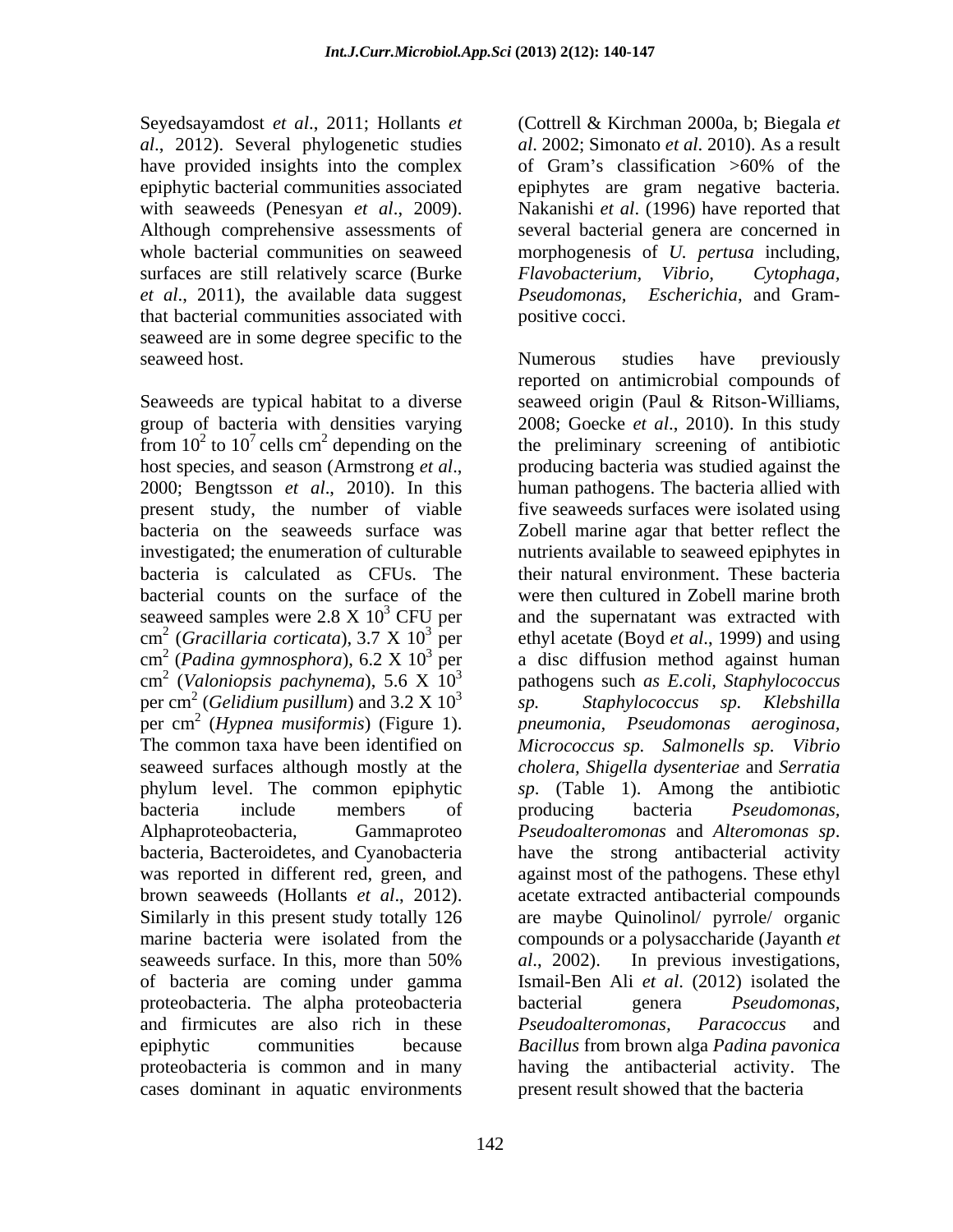| Seaweed     | Pathogens                          |                              |       |                                         |                       |                                                                            | Human pathogens  |           |           |           |                  |
|-------------|------------------------------------|------------------------------|-------|-----------------------------------------|-----------------------|----------------------------------------------------------------------------|------------------|-----------|-----------|-----------|------------------|
|             |                                    | E.coli                       |       |                                         |                       | Staphyl   Streptoc   Klebshilla   Pseudomo   Microco   Salmonells   Vibrio |                  |           |           | Serratia  | Shigelle         |
|             |                                    |                              |       |                                         | <i>pneumonia</i> nas  |                                                                            | $ccus$ sp. $sp.$ |           | cholera   | sp.       | dycentriae       |
|             |                                    |                              | s sp. |                                         |                       | aeroginosa                                                                 |                  |           |           |           |                  |
| Gracillaria | Pseudoalterom                      |                              |       | $12.2 \text{ mm}$ 8.6mm 8.3mm           | $3.2$ mm              |                                                                            |                  | 9.6mm     | 12.6mm    |           | $7.6$ mm         |
| corticata   | onas sp.<br>Pseudomonas            |                              |       | $13mm$ 9.8mm 7.3mm                      |                       |                                                                            | $6.8$ mm         | $6.5$ mm  |           | $7.8$ mm  | $7.3 \text{ mm}$ |
|             |                                    |                              |       |                                         |                       |                                                                            |                  |           |           |           |                  |
|             | Pseudomonas                        | $6.0$ mm                     |       |                                         | $7.1mm$ 11.7mm 12.6mm | $3.2$ mm                                                                   |                  |           | 15mm      |           |                  |
|             |                                    |                              |       |                                         |                       |                                                                            |                  |           |           |           |                  |
| Padina      | Alteromonas                        | $\vert 4.8$ mm $\vert 16$ mm |       | 14mm                                    | 11.8mm                | 13.2mm                                                                     | 11.2mm           |           |           |           | $12.7$ mm        |
| gymnosphora | $\mathbf{r}$                       |                              |       |                                         |                       |                                                                            |                  |           |           |           |                  |
|             | Alteromonas                        | 6.8mm                        |       |                                         | 8.38mm                | 13.3mm                                                                     |                  | $12.6$ mm | $15.2$ mm | $9.3$ mm  | 11.2mm           |
|             |                                    |                              |       |                                         |                       |                                                                            |                  |           |           |           |                  |
| Valoniopsis | Alteromonas<br>sn 3 $\overline{3}$ |                              |       | $3.1$ mm $\left  8.9$ mm $\right  9$ mm | 2.6 <sub>mm</sub>     | 3mm                                                                        | 11.6mm           |           |           |           |                  |
| pachynema   | $Occanobacillus$   13.6mm          |                              |       |                                         | $12.6$ mm             | 11.6mm                                                                     |                  | 12mm      | 8.4mm     | $12.6$ mm | 11.8mm           |
|             |                                    |                              |       |                                         |                       |                                                                            |                  |           |           |           |                  |
|             | <b>Bacillus sp 1</b>               | 13mm                         |       | $7.6mm$ 12.1mm                          |                       |                                                                            | 11.8mm           |           | 4.6mm     | 8.9mm     | $10.4$ mm        |
|             |                                    |                              |       |                                         |                       |                                                                            |                  |           |           |           |                  |
| Valoniopsis | <i>Bacillus sp.</i> 2   15mm       |                              |       |                                         | $12.7$ mm             | 11.8mm                                                                     |                  | 13.2mm    | 16mm      | 12.8mm    | 14.4mm           |
| pachynema   |                                    | $10.2$ mm                    |       |                                         | 9.6mm                 |                                                                            |                  |           |           |           | $5.2$ mm         |
| Hypnea      | Rhodobacter                        |                              |       |                                         |                       | 8.5mm                                                                      | $10 \text{ mm}$  | 8.6mm     | 11.6mm    | 8mm       |                  |
| musiformis  |                                    |                              |       |                                         |                       |                                                                            |                  |           |           |           |                  |
|             |                                    |                              |       |                                         |                       |                                                                            |                  |           |           |           |                  |

| Table.1 Zone of | e of inhibition formed by seaweed epiphytic bacteria against human pathogens |  |
|-----------------|------------------------------------------------------------------------------|--|
|                 |                                                                              |  |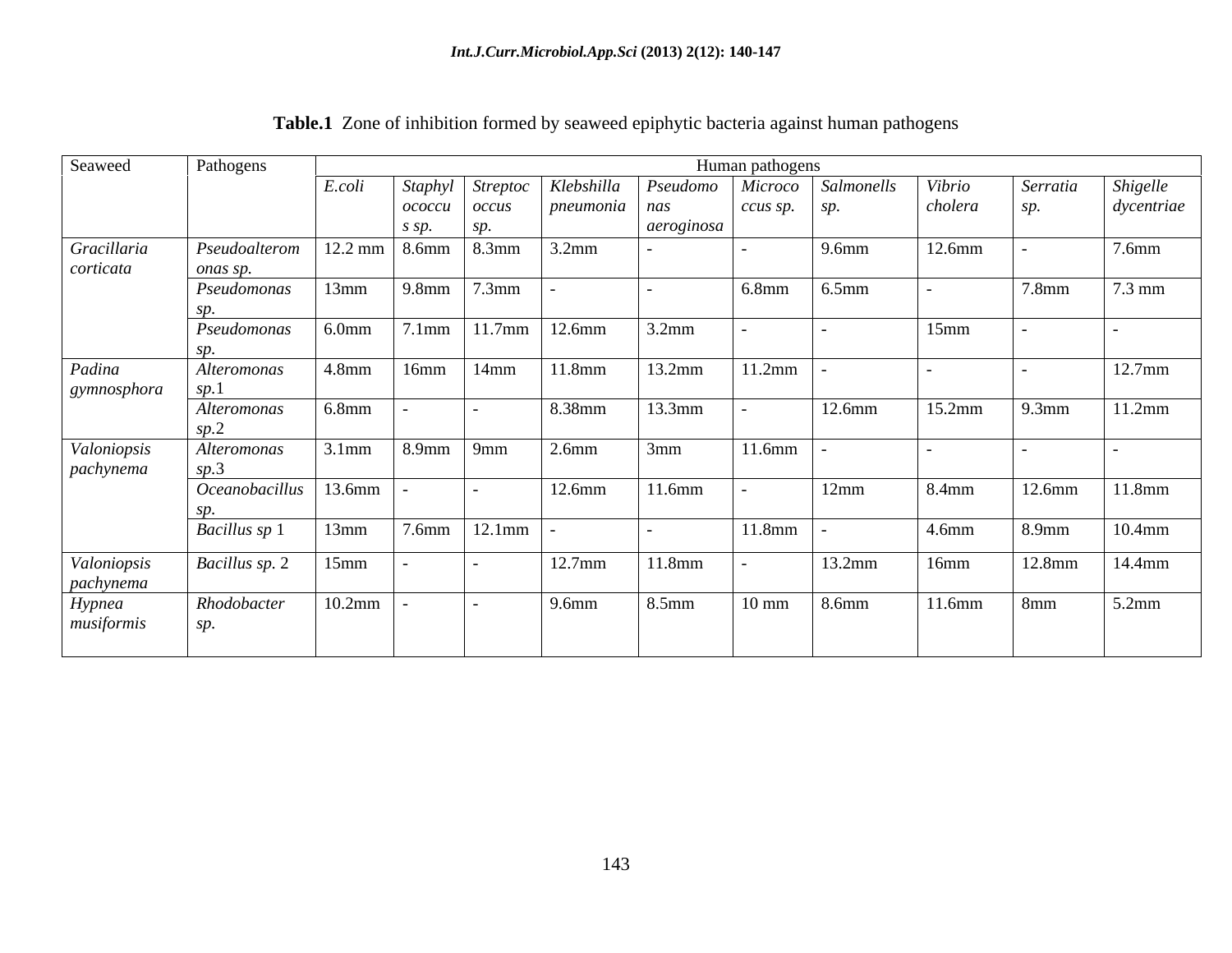**Figure.1** Epiphytic bacterial community of different seaweeds



Padina gymnosphora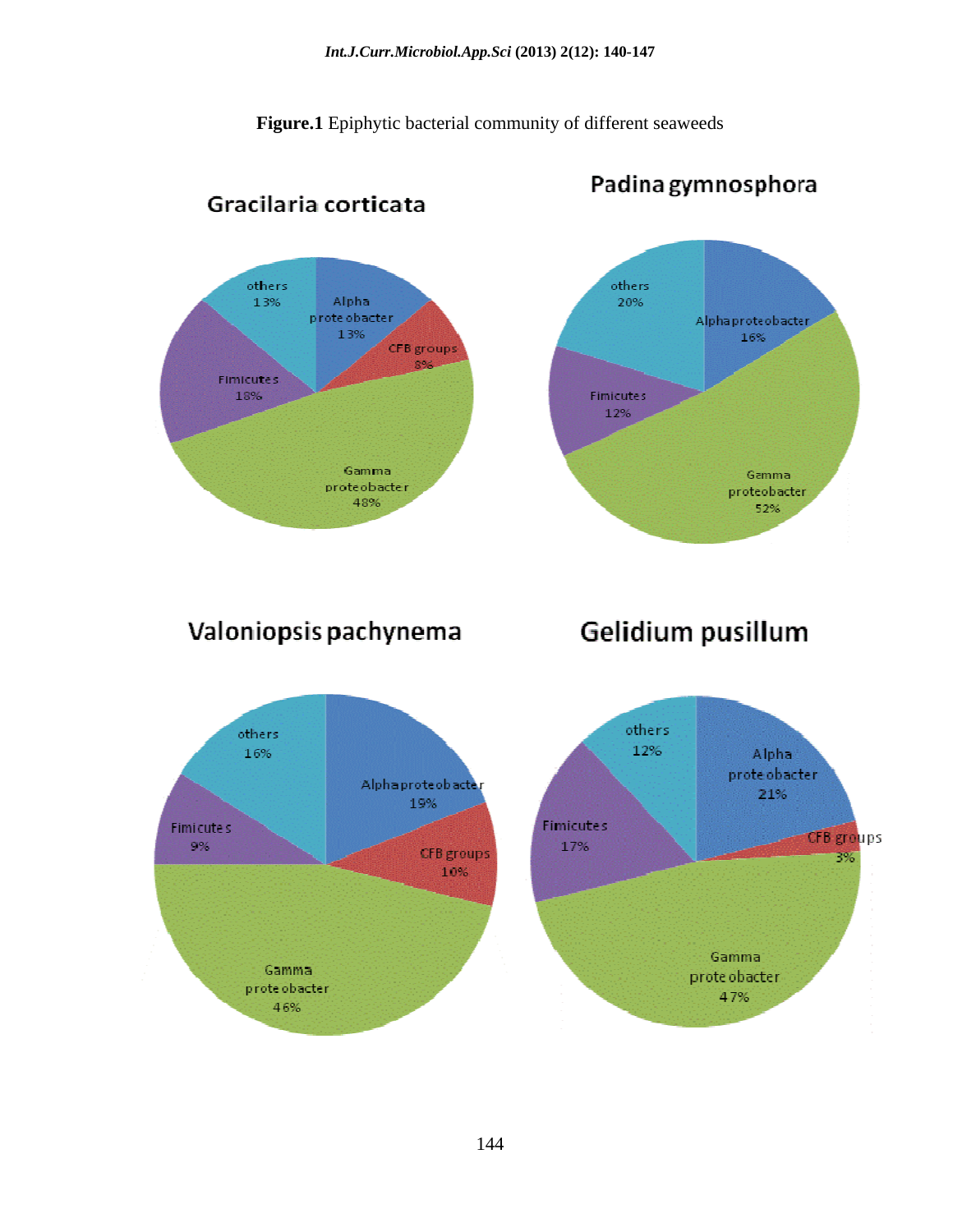released compounds into the supernatant compounds from seaweed associated had antimicrobial activity. It is confirmed bacteria. by Rungprom *et al*. (2008) findings i.e. a natural antimicrobial cyclotetrapeptide compounds have been isolated from the supernatant of seaweed *Diginea sp.* The source for writing this manuscript was associated *Pseudomonas sp.* and *Pseudoalteromonas sp.* (Dahiya and Melmaruvathur Adhiparasakthi College, Gautam 2011) Furthermore, seaweed associated Bacillus isolates have been found to produce peptide compounds with **References** antimicrobial activity (Jaruchoktaweechai

Burgess *et al*. (2003) isolated some bacteria with high antibacterial activity<br>against fouling microbes and found that Shelf. Sci. 50: 415–424. against fouling microbes and found that most of these bacteria belonged to *Bacillus sp*. and the brown kelp *S. latissima* (previously Laminaria saccharina) have substancias inhibitorias entre bacterias more than 100 different antimicrobial de biopelículas en substratos marinos. more than 100 different antimicrobial de biopelículas en substratos marin<br>strains covering the phyla Proteobacteria<br>Revista de Biología Marina strains covering the phyla Proteobacteria, Bacteroidetes, Firmicutes, and Oceanografía. 40(2): 117-125. Actinobacteria (Wiese *et al*., 2009). Jensen *et al*. (2005) and Macherla *et al*. (2005) reported that, 35 bacterial strains isolated from six seaweeds, it was possible to hyperbologenetically identify 33 located 71–83. phylogenetically identify 33, located within the phyla Firmicutes, Berdy, J., 1989. The discovery of new Proteobacteria and Actinobacteria and bioactive microbial metabolites:<br>these are considered excellent producers of screening and identification. In: these are considered excellent producers of the screening and identification. In:<br>
bioactive secondary metabolites Finally Bushell ME & U Grafe (eds). bioactive secondary metabolites. Finally<br>this study agreed Zheng et al. (2005) Bioactive metabolites from this study agreed Zheng *et al*. (2005) report, totally 341 bacterial isolates were microorganisms. Prog. Industrial cultured from marine sources. In these  $42$  Microbiol.  $27:3-25$ . isolates are having antimicrobial activity, Betina, V. 1983. The chemistry and among these, 11% of antibacterial strains biology of antibiotics, 590 pp. are isolated from seaweeds surface, were belongs to the genera *Alteromonas, Pseudomonas, Bacillus* and J.F.Lennon, D. Vaulot and Simon, N. *Flavobacterium*. This study concluded that  $\begin{array}{ccc} 2002. \text{ Identification} & \text{of} & \text{bacteria} \\ \text{the seaweds associated bacteria are found} & \text{associated} & \text{with} & \text{dinoflaellates} \end{array}$ the seaweeds associated bacteria are found<br>to have a hactericidal activity against (Dinophyceae) Alexandrium to have a bactericidal activity against several human pathogens and further investigations are required for the fluorescent in situ hybridization and identification of different bioactive confocal microscopy. J Phycolo. 38:

compounds from seaweed associated bacteria.

# **Acknowledgement**

provided by Dr. B.A. AMMA, Melmaruvathur. Tamilnadu, India.

# **References**

- *et al*., 2000). Armstrong, E., A. Rogerson, and Leftley, J.W. 2000. The abundance of heterotrophic protists associated with intertidal seaweeds. Estuar .Coast. Shelf. Sci. 50: 415–424.
	- Avendaño-Herrera, R., M. Lody, and Riquelme, C.E. 2005. Producción de substancias inhibitorias entre bacterias de biopelículas en substratos marinos. Revista de Biología Marina <sup>y</sup> Oceanografía. 40(2): 117-125.
	- Bengtsson, M., K. Sjøtun and Øvreas, L.2010 Seasonal dynamics of bacterial biofilms on the kelp Laminaria hyperborea. Aquat Microb Ecol. 60:  $71 - 83.$
	- bioactive microbial metabolites: screening and identification. In: Bushell ME & U Grafe (eds). Bioactive metabolites from microorganisms. Prog. Industrial Microbiol. 27: 3-25.
	- Betina, V. 1983. The chemistry biology of antibiotics, 590 pp. Elsevier, Amsterdam.
	- Biegala, I.C., G. Kennaway, E. Alverca, J.F.Lennon, D. Vaulot and Simon,N. 2002. Identification of bacteria associated with dinoflagellates (Dinophyceae) Alexandrium spp. using tyramide signal amplification 404 411.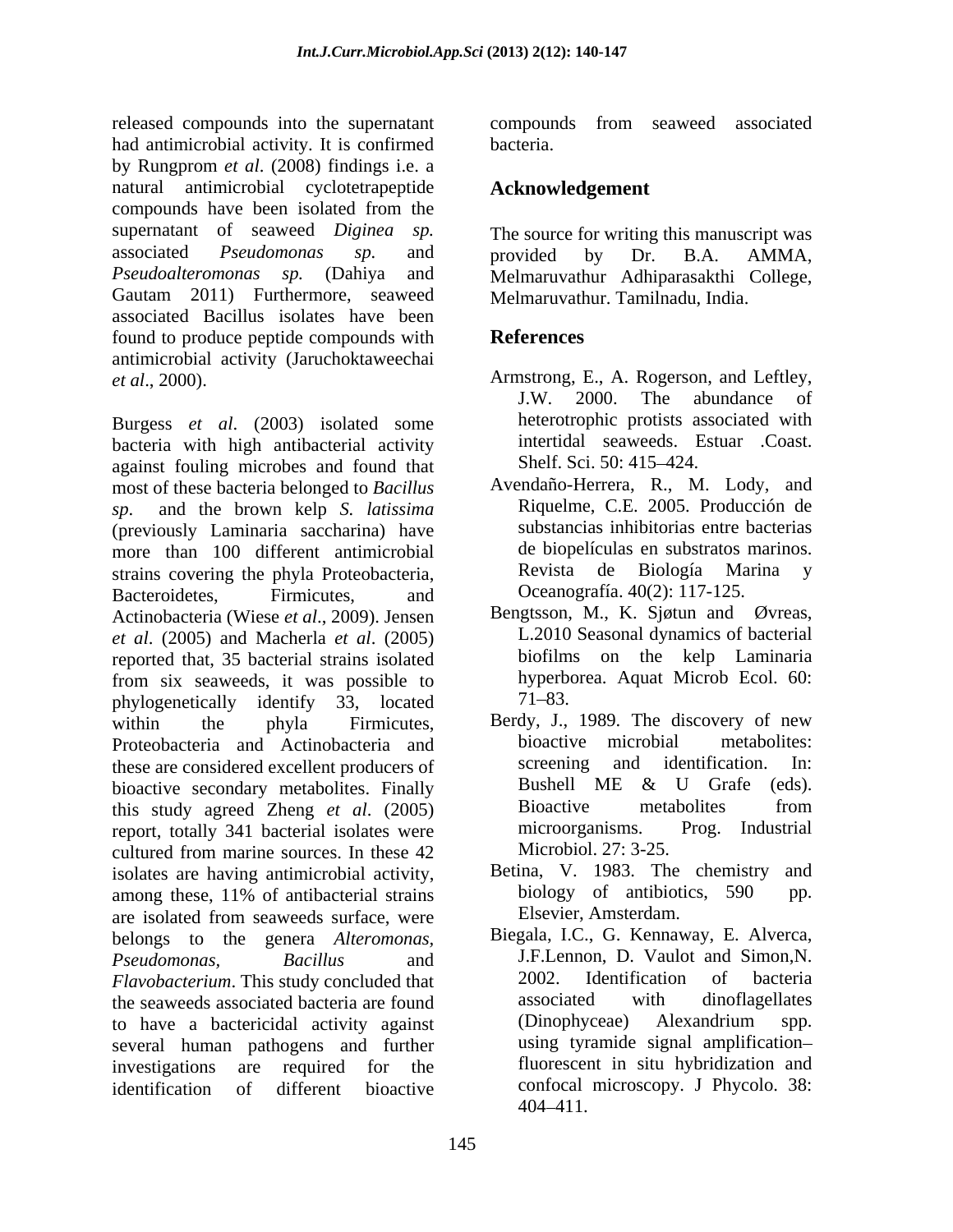- Boyd, K.G., D.R. Adams and Burgess, Holmstrom, C., S. Egan, A. Franks, S.
- Burgess, J.G., K.G. Boyd, E. Armstrong, Microbiol Ecol. 41: 47–58. Adams, D.R. 2003. The development
- Burke, C., T. Thomas, M. Lewis, P.
- Cottrell, M.T. and Kirchman, D.L. 2000a. . Environ. Microbiol. 66: 1692-1697.
- Cottrell, M.T. and Kirchman, D.L. 2000b. Community composition of marine
- Dahiya, R and Gautam, H. 2011. Toward the synthesis and biological screening
- Goecke, F., A. Labes, J. Wiese, and 1996. Bacteria that induce bacteria. Mar Ecol Prog Ser. 409: 267
- Hollants, J., F. Leliaert, O.De Clerck and Willems, A. 2012. What we can learn Rep. 25: 662–695.
- J.G. 1999. Antibacterial and repellent McCloy and Kielleberg, S. 2002. activities of marine bacteria associated with algal surfaces. Biofouling. 14: marine surface associated 227 236. Pseudoalteromonas species. FEMS marine surface associated Microbiol Ecol. 41: 47–58.
- Z. Jiang, L.YanL, M. Berggren, U. Ismail-Ben Ali, A., M. El Bour, L. Ktari, May, T. Pisacane, A. Granmo and H. Bolhuis, M. Ahmed, A. of a marine natural product-based antifouling paint. Biofouling. 19:197- molecular identification and 205. **antimicrobial** activity. J Appl. H. Bolhuis, M. Ahmed , A. Boudabbous and Stal, L. J. 2012. Jania rubens-associated bacteria: molecular identification and antimicrobial activity. J Appl. Phycol.24:525–534.
- Steinberg and Kjelleberg, S. 2011. Jaruchoktaweechai, C., K. Suwanborirux, Composition, uniqueness and S. Tanasupawatt, P. Kittakoop and variability of theepiphytic bacterial Menasveta, P. 2000. New community of the green alga macrolacting from a marine *Bacillus* Ulvaaustralis. ISME J. 5: 590–600. *sp.* Sc026. J Nat Prod. 63:984–986. Menasveta, P. 2000. New macrolactins from a marine *Bacillus*
- Natural assemblages of marine Proteobacteria and members of the marine bacteria, antagonistic to human Cytophaga-Flavobacter cluster pathogens. Ind j Mar sci. 31(1) : 30-44. Jayanth, K., G. Jeyasekaran and jeyashakila, R. 2002. Isolation of
- consuming low- and high-molecular- Jensen, P.R., T. Mincer, P.G.Williams and weight dissolved organic matter. Appl Fenical, W. 2005. Marine Fenical, W. 2005. Marine actinomycete diversity and natural product discovery. Antonie Leeuwenhoek. 87(1): 43-48.
- bacterioplankton determined by 16S Macherla, V.R., S.S. Mitchell, R.R. rRNA gene clone libraries and Manam, K.A. Reed, Chao, T.H. et al. fluorescence in situ hybridization. 2005. Structure-activity relationship Appl. Environ. Microbiol. 66: 5116-<br>
studies of Salinosporamide A (NPI-5122. 0052), a novel marine derived d, K.G., D.R. Monto and Buyess, Holmstrom, C., S. Egan, A. Franks, S. 2002.<br>
activities of nariote basetecia associated control and Colling activities expressed by Antiformia pactivities expressed by Antiformia pactivitie Manam, K.A. Reed, Chao,T.H. *et al*. 2005. Structure-activity relationship 0052), a novel marine derived proteasome inhibitor. J.Medic. Chem. 48(11): 3684-3687.
- of a cyclotetrapeptide from marine Makanishi, K., M. Nishijima, M. bacteria. Mar Drugs. 9:71 81. Nishimura, K. Kuwano and Saga, N. Imhoff, J. 2010. Chemical interactions morphogenesis in Ulva pertusa between marine macroalgae and (chlorophyta) grown under axenic Nakanishi, K., M. Nishijima, M. 1996. Bacteria that induce morphogenesis in Ulva pertusa conditions. J Phycol.  $32: 479 - 482$ .
- 300. Paul, V.J., and Ritson-Williams, R. 2008. Marine chemical ecology. Nat. Prod. Rep. 25: 662–695.
- from sushi: a review on seaweed bacterial associations. FEMS M.C.Holmstro, S. Kjelleberg and Penesyan, A., Z. Marshall-jones, Egan, S. 2009. Antimicrobial activity